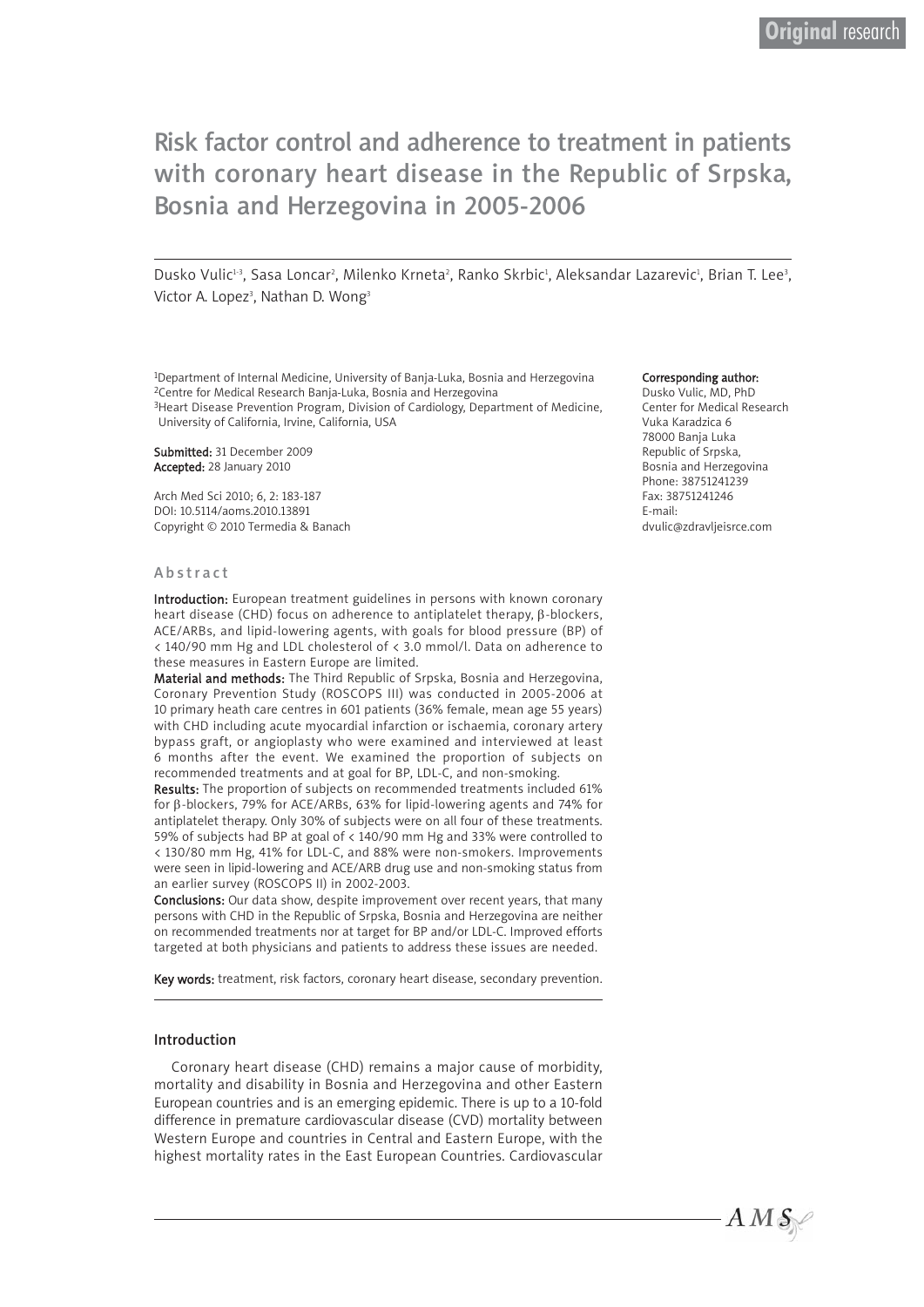disease mortality rates decreased by 2% in Western countries and increased 6% in the East and parts of Central Europe. In the former Yugoslavia and Republic of Srpska/Bosnia and Herzegovina, after a period of decreased CVD mortality from 1980 to 1990, there have been increases in mortality due to CVD.

Risk factor control and lifestyle changes are the foundation of secondary prevention efforts. Over the past 11 years, guideline panels, including those from the European Society of Cardiology [1], American Heart Association, and American College of Cardiology [2], have developed a series of recommendations for therapy and clinical management of risk factors in persons with CHD. Previous studies have shown that cardiovascular risk factors among CHD patients are poorly controlled [3] and often remain above target levels, despite improvements over recent years [4]. Lifestyle, goal values of risk factors, and therapeutic goals set by recommendations of the Joint European Societies for coronary disease prevention in clinical practice are not achieved by most patients throughout Europe [1, 5]. Many national multicentre studies have shown results similar to those in EUROASPIRE I (1995/96), EUROASPIRE II (1999/2000), and EUROASPIRE III (2006/2007) [3, 6, 7].

Data are lacking regarding the recent status of adherence to recommended treatments and risk factor goal attainment among CHD patients, particularly in Eastern and Southeastern European countries. We assessed the extent of CHD risk factor control, goal attainment, and adherence to recommended treatments in adults of the Republic of Srpska, Bosnia and Herzegovina with known CHD from a recent examination following diagnosis of CHD.

# Material and methods

We identified 601 adults (36% female) 18 years and older with known CHD between December 2005 and December 2006 in 10 primary health care centres in selected areas of the Republic of Srpska, a state entity comprising 1.4 million people and encompassing the northern part of Bosnia and Herzegovina. General practitioners performed interviews and examinations at least 6 months after the event. Coronary heart disease was verified by medical records based on diagnosis including acute myocardial infarction (ST elevation and non-ST elevation MI) (47%, *n* = 283), elective or emergency coronary artery bypass graft (CABG) (24%, *n* = 144), acute myocardial ischaemia but no evidence of infarction (troponin negative) (21%,  $n = 126$ ) or elective or emergency percutaneous transluminal coronary angioplasty (PTCA) (8%,  $n = 48$ ). We examined overall goal attainment for

blood pressure (BP) and low-density lipoprotein cholesterol (LDL-C), as defined by the European Society of Cardiology Third Joint Task Force of European and other societies on Cardiovascular Disease Prevention in Clinical Practice. Goal attainment included BP below 140/90 mm Hg (although results are also presented according to recently released recommendations for a lower goal of below 130/80 mm Hg) [8], LDL-C less than < 3 mmol/l (115 mg/dl) and non-smoking status. Treatment for β-blockers, renin-angiotensin blockade (ACE/ARBs) medications, antiplatelets, and lipid-lowering agents were identified by visual inspection of medications brought in by subjects or from chart review.

We analysed the attainment of goals and adherence to treatment across gender. We compared treatment patterns and control of BP and LDL-C to ROSCOPS II, a study of similar methodology conducted in 363 patients (21% female, mean age 52 years) among 7 primary health centres in 2002-2003 [9, 10].

# Measurements

Blood pressure was measured using a mercury sphygmomanometer and taking the average of two readings from the examination. Total cholesterol and triglycerides were measured enzymatically. How densitylipoprotein cholesterol was measured directly in the serum, and LDL-C levels were calculated using the Friedewald formula.

# Statistical analysis

The Chi-square test of proportions was used to compare proportions of those on the different treatments or at goal for LDL-C, BP, and nonsmoking status across gender, and for each of these measures between ROSCOPS II and ROSCOPS III.

# Results

The proportions on recommended treatments for ROSCOPS III were 61% for β-blockers, 79% for ACE/ARBs, 63% for lipid-lowering agents, and 74% for antiplatelet therapy (Table I). Only 30% of subjects were on all four of these treatments. Significantly greater proportions of men were on lipid-lowering and antiplatelet therapy than women. The proportions on recommended treatments for ROSCOPS II were 59% for β-blockers, 53% for ACE/ARBs, 28% for lipid-lowering agents, and 70% for antiplatelet therapy. Only about 9% were on all four recommended treatments (Table I). Overall, treatment rates with lipid-lowering agents ( $p$  < 0.01), ACE/ARBs ( $p$  < 0.01) and antiplatelets  $(p \le 0.05$  in males) as well as for all four recommended treatments (*p* < 0.01) were greater in ROSCOPS III than in ROSCOPS II. Similar results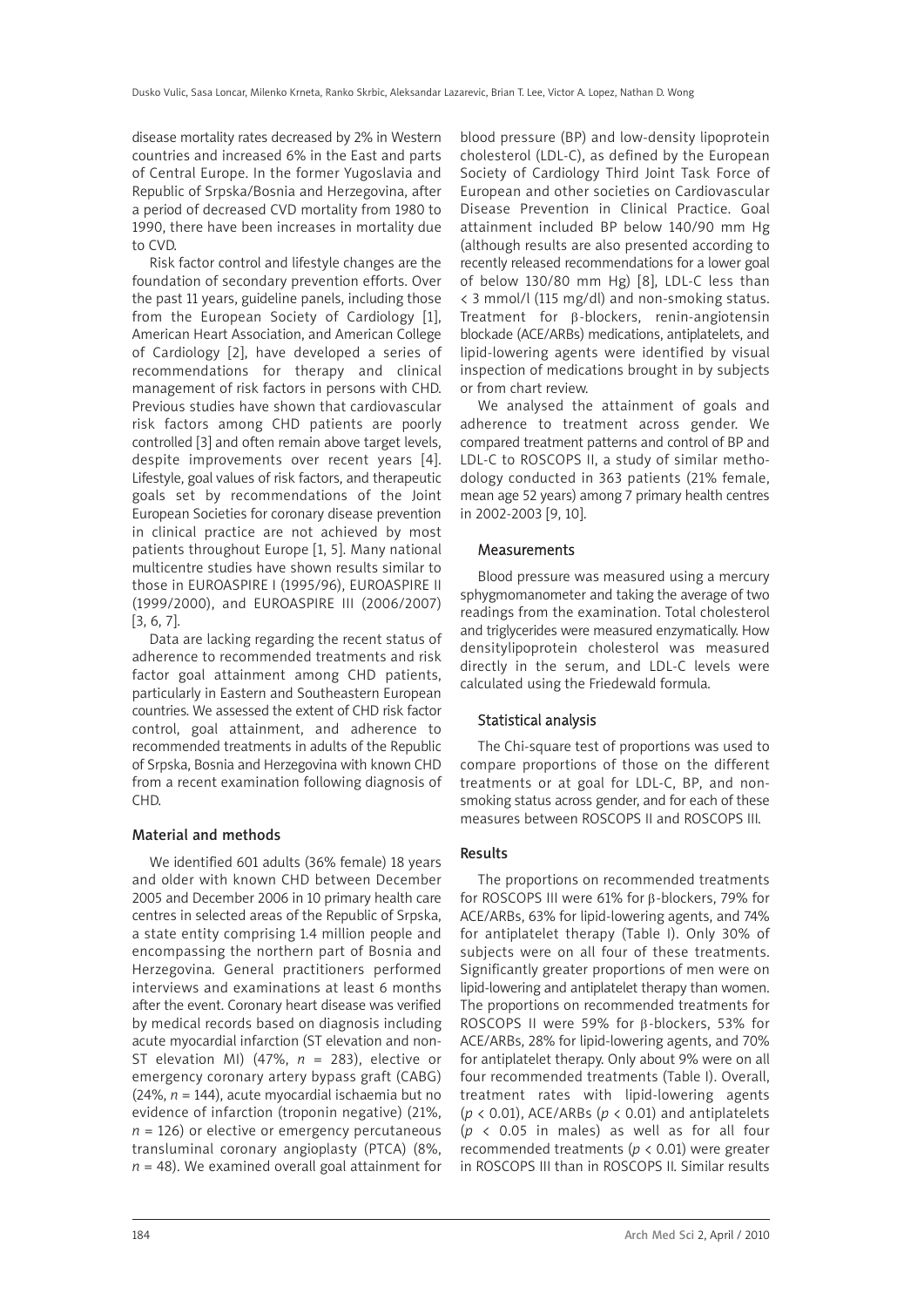| Proportions (%)       |       | <b>ROSCOPS II‡</b> |       | <b>ROSCOPS III‡</b> |           |           |  |
|-----------------------|-------|--------------------|-------|---------------------|-----------|-----------|--|
|                       | Male  | Female             | Total | Male                | Female    | Total     |  |
| $\beta$ -Blockers     | 59.2  | 57.9               | 59.0  | 62.8                | 59.0      | 61.4      |  |
|                       | (287) | (76)               | (363) | (384)               | (217)     | (601)     |  |
| Lipid-lowering agents | 28.6  | 26.3               | 28.1  | $68.5***$           | $52.1***$ | $62.6***$ |  |
|                       | (287) | (76)               | (363) | (384)               | (217)     | (601)     |  |
| Antiplatelets         | 71.8  | 65.8               | 70.0  | 77.9*††             | 66.4      | 73.7      |  |
|                       | (287) | (76)               | (363) | (384)               | (217)     | (601)     |  |
| ACE/ARBs              | 51.9  | 56.6               | 52.9  | $78.1***$           | $80.6***$ | $79.0**$  |  |
|                       | (287) | (76)               | (363) | (384)               | (217)     | (601)     |  |
| All four              | 8.7   | 7.9                | 8.5   | $32.8**$            | $26.6***$ | $30.4***$ |  |
|                       | (287) | (76)               | (363) | (384)               | (217)     | (601)     |  |

Table I. Proportions of patients with coronary heart disease on recommended therapies

*ROSCOPS – Republic of Srpska Coronary Prevention Study, ACE/ARBs – angiotensin receptor blockade medications, ‡total sample sizes available for each measure are indicated in parentheses, \*p < 0.05, \*\*p < 0.01 when compared to ROSCOPS II, p < 0.05, ††p < 0.01 comparing males and females*

were observed when analyses were stratified by gender (Table I).

Overall, in ROSCOPS III the proportion of CHD participants at goal was 59% for BP (33% based on SBP/DBP 130/80 mm Hg goal), 41% for LDL-C, and 88% were not smoking (Table II). Compared to ROSCOPS II, there was similar control for BP (58 vs. 59%) and LDL-C (42 vs. 41%), but the proportion of non-smokers was improved (88 vs. 72%) due to dramatically less smoking in men. There was also better LDL-C control in females (*p* < 0.01) in ROSCOPS II and better BP control in males in ROSCOPS III. While two-thirds to three-fourths of patients were on recommended BP and statin therapies, with recent increases in lipid-lowering medication and ACE/ARB use, 41 and 59% of the population remain inadequately controlled for BP and LDL-C, respectively.

## Discussion

Our study is unique in being among the most recent studies of treatment adherence and risk

factor control in CHD patients in Southeastern Europe. In the Republic of Srpska, Bosnia and Herzegovina, we report that many persons with CHD in 2005-2006 fall short of the European Guidelines' recommended goals for BP and lipids. However, our reported treatment rates for cardioprotective drugs (ACE/ARBs, β-blockers, lipidlowering agents, and antiplatelets) are higher than reports from previous investigations in European clinical populations that have examined CHD patients [1, 11]. We also report significant improvement in ROSCOPS III since ROSCOPS II for ACE/ARBs, lipid-lowering agents, antiplatelets and all four despite no improvement in β-blocker use. Also, there were more persons on recommended treatments when comparing our study to ROSCOPS I, a study done in 2001 where 430 CHD patients were surveyed and only 45% of subjects were on antiplatelets, 23% on β-blockers, 5% on lipidlowering agents, and 62% on ACE/ARBs [10]. However, the proportion at goal for BP has not improved in ROSCOPS III and for LDL-C has actually

|  | Table II. Proportions of patients with coronary heart disease at recommended goals |  |  |  |  |  |  |
|--|------------------------------------------------------------------------------------|--|--|--|--|--|--|
|  |                                                                                    |  |  |  |  |  |  |

| Proportions (%)        |        | <b>ROSCOPS II‡</b> |       | <b>ROSCOPS III‡</b> |           |           |
|------------------------|--------|--------------------|-------|---------------------|-----------|-----------|
|                        | Male   | Female             | Total | Male                | Female    | Total     |
| Non-smokers            | 67.9†† | 85.5               | 71.6  | $90.4***$           | 82.5      | $87.6***$ |
|                        | (287)  | (76)               | (363) | (376)               | (212)     | (588)     |
| BP < 140/90 mm Hg      | 57.5   | 57.9               | 57.6  | 63.9                | 50.5      | 59.1      |
|                        | (287)  | (76)               | (363) | (324)               | (182)     | (506)     |
| LDL-C $\lt$ 3.0 mmol/l | 37.6†† | 57.9               | 41.9  | 44.1                | $35.6***$ | 41.0      |
| $(115 \text{ mg/dl})$  | (287)  | (76)               | (363) | (161)               | (90)      | (251)     |

*ROSCOPS – Republic of Srpska Coronary Prevention Study, BP – blood pressure, LDL-C – low-density lipoprotein cholesterol, ‡total sample sizes available for each measure are indicated in parentheses, \*p < 0.05, \*\*p < 0.01 when compared to ROSCOPS II, †p < 0.05, ††p < 0.01 comparing males and females*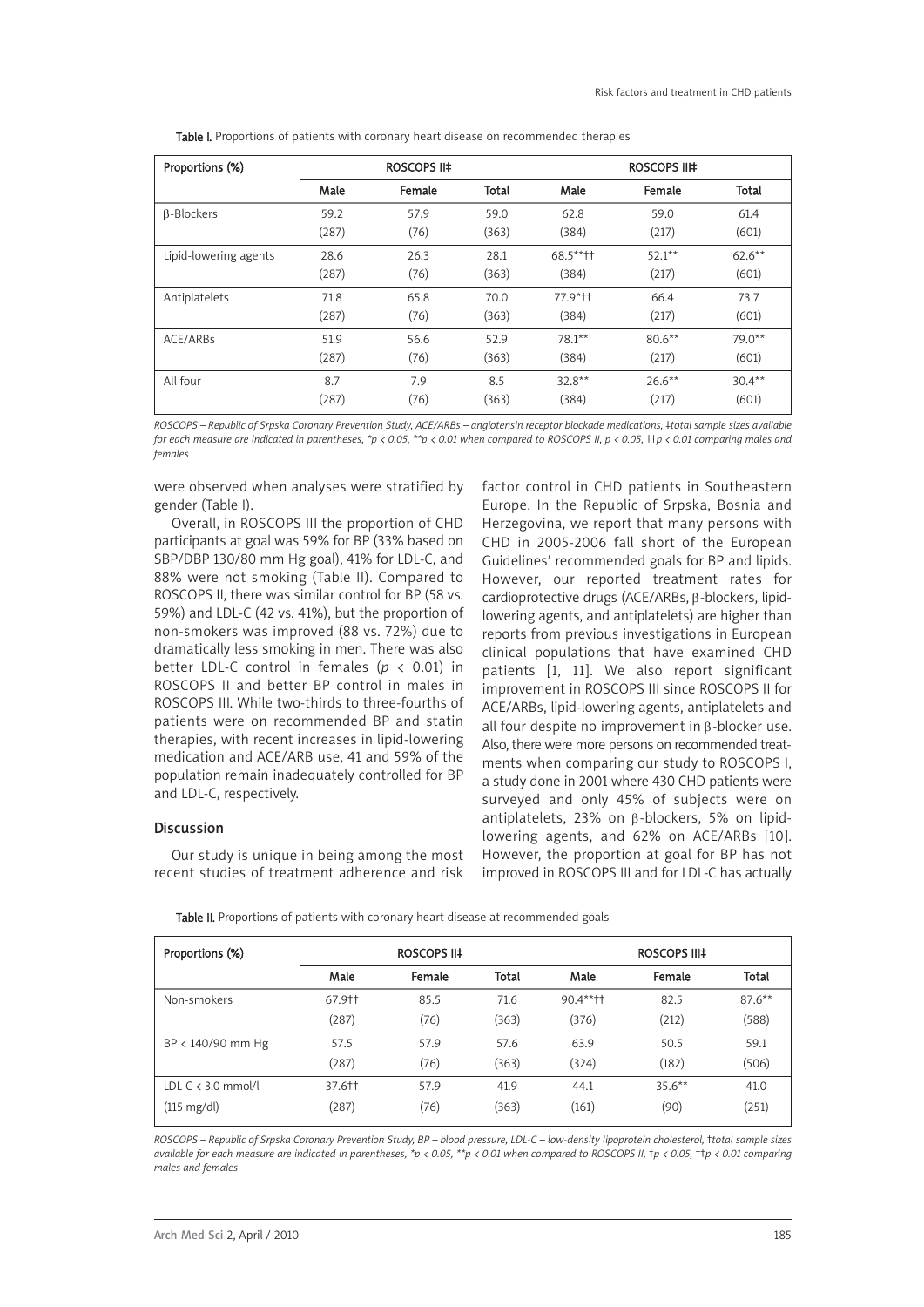worsened in women compared to ROSCOPS II. The fact that many patients are not at goal for BP and LDL-C indicates the need for adequate dosing and/or combination therapy of lipid and BP control in such individuals from the onset of therapeutic intervention and working with patients on adherence to treatment.

Our rates of lipid control indicate improvement from earlier reports in CHD patients. The American College of Cardiology Evaluation of Preventive Therapeutics (ACCEPT) study in 1998 showed that only about 24% of CHD patients in the USA had LDL-C treated to a target value less than < 3 mmol/l [12]. Our BP control rate of 59.1% can be compared to the lower rates of control of 41, 41.2, and 38.7% reported earlier in the EUROASPIRE I, II, and III studies, respectively [11-13]. However, based on the newly released recommended targets of < 130/80 mm Hg for patients with CHD in a recent statement from the American Heart Association [8], only 33% would be considered to be at goal, indicating the further need for use of combination or intensive therapeutic approaches. From the EUROASPIRE I, II, and III studies, there has been an increased use of antiplatelets (80, 84 and 93%, respectively), β-blockers (56, 69, and 85%, respectively), ACE/ARBs (31, 49, and 75%, respectively) and lipid-lowering medication (18, 57, and 87%, respectively) in participants with a history of CHD [3, 6, 7]. There was no change in BP control despite increased use of anti-hypertensive medication and there was continued improvement in lipid control with increased use of statins. However, preventive cardiology practice can be improved, as was shown in the PREVESE studies. The first PREVESE study was conducted in Spain in 1994, and then in 1998, in patients after an event of myocardial infarction. Significant changes in the use of medications were shown in a one-year time span since discharge from hospital; there was increased use of β-blockers from 38 to 42% and significant increase in use of statins from 29 to 57% during this period. At the end of the one-year follow-up, only 3.6% of CHD patients smoked and 90% of them reached the BP goals [13]. Our study as well as EUROASPIRE I, II, and III among persons with CHD shows improvements in the use of cardioprotective drugs from earlier reports; however, many persons still remain inadequately controlled. In addition, our study shows an increasing number of CHD patients who are non-smokers from ROSCOPS II to ROSCOPS III (72 vs. 88%, respectively). EUROASPIRE I, II, and III also showed a small increase in the number of non-smokers (80, 79, and 83% respectively) [3, 6, 7]. These studies demonstrate that under conventionally guided management, a large number of CHD patients are left untreated by cardioprotective drugs, despite an

increase in use. In comparison to recent reports, the majority of patients are still not achieving BP and cholesterol targets [14, 15]. The findings of EUROACTION investigators suggest that multidisciplinary efforts can effectively alter patient behaviour and modify risk factors [16].

Our study has several strengths and limitations. While we standardized procedures for measurement of risk factors and evaluations of medical history, not all participants had risk factor measurements available; hence estimates could be biased if those with missing information for risk factors were not representative of the cohort at large. Also, the time from the CHD event to the time of follow-up examination visit was variable and compliance may vary with time, possibly being lower the longer the time that has passed since the event. Importantly, however, CHD event status was verified by a physician medical record review.

In conclusion, a substantial majority of CHD patients in the Republic of Srpska, Bosnia and Herzegovina still are not optimally treated for BP or LDL-C; however, there have been recent improvements in treatment, particularly lipidlowering medication and ACE inhibitors/ARBs. Further education of patients and providers in the appropriate use (including effective dosages and use of combination therapies) of cardioprotective drugs is needed. There is a need for uniform surveillance of coronary patients who need the support of hospitals, rehabilitation centres and general practitioners for the purpose of appropriate implementation of secondary prevention measures.

## Acknowledgments

This study was supported by a Twin Centres Fellowship awarded to Dr. Dusko Vulic from the World Heart Federation. The authors have no conflicts of interest.

#### References

- 1. De Backer G, Ambrosioni E, Borch-Johnsen K, et al. European guidelines on cardiovascular disease prevention in clinical practice: third joint task force of European and other societies on cardiovascular disease prevention in clinical practice. Eur J Cardiovasc Prev Rehabil 2003; 2 (Suppl 1): 2-63.
- 2. Smith SC Jr, Allen J, Blair SN, et al. National Heart, Lung, and Blood Institute. AHA/ACC Guidelines for Secondary Prevention Patients with Coronary and other Atherosclerotic Vascular Disease: 2006 update. Circulation 2006; 113: 2363-72.
- 3. EUROASPIRE I and II Group. Clinical reality of coronary prevention guidelines: a comparison of EUROASPIRE I and II in nine countries. Lancet 2001; 357: 995-1001.
- 4. Wong ND, Cupples LA, Ostfeld AM, Levy D, Kannel WB. Risk factors for long-term coronary prognosis after initial myocardial infarction: the Framingham Study. Am J Epidemiol 1989; 130: 469-80.